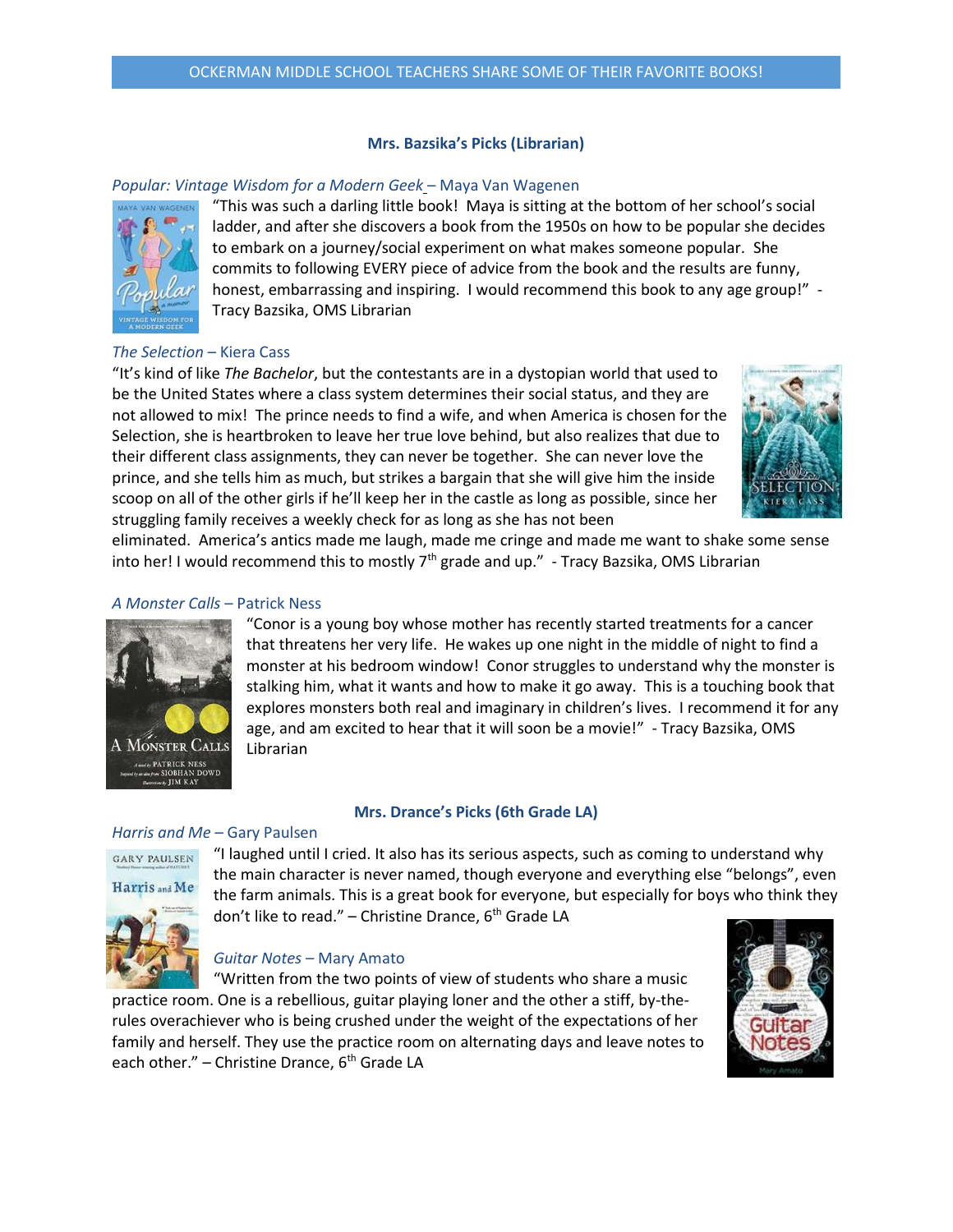## OCKERMAN MIDDLE SCHOOL TEACHERS SHARE SOME OF THEIR FAVORITE BOOKS!

# *The Graveyard Book* – Neil Gaiman

NEIL **AIMAN** Book

"Just as Moglie was left in the jungle to be raised by the animals, Bod (short for Nobody) strays into an old graveyard and is protected and raised by the ghosts. What do they need to protect this growing boy from? That is the cool and the creepy part. It starts like this….'There was a hand in the darkness, and it held a knife. The knife had a handle of polished black bone, and a blade finer and sharper than any razor.' " – Christine Drance, 6<sup>th</sup> Grade LA

# *Steelheart* – Brandon Sanderson

This is the first book of a series (3 total) about a dystopia, once North America, that is ruled by ordinary people who suddenly received extraordinary powers. The book begins with an event that will change the life of the main character forever. I was amazed and delighted throughout the book by the way the author kept me jumping from one nail biting scene to the next, and kept me guessing which character was an ally or an enemy. The characters are appealing (even the bad guys are interesting) and the action is nonstop. - Christine Drance, 6<sup>th</sup> Grade LA

# **Mrs. Silbernagel's Picks (7 th Grade LA)**

## *House of the Scorpion* – Nancy Farmer

In a future where humans despise clones, Matt enjoys special status as the young clone of El Patron, the 142-year-old leader of a corrupt drug empire nestled between Mexico and the United States. Escape is his only chance to survive  $-$  but even that may not save him.

# *The Absolutely True Diary of a Part-Time Indian* – Sherman Alexie

Sherman Alexie's humorous novel, illustrated by Ellen Forney, follows 14-year-old Junior — poor, skinny and with a freakishly big head — as he leaves his school on the Spokane Indian Reservation for a mostly white school in a nearby town. Alexie captures the pain and awkwardness of adolescence while also meditating on the devastation that poverty, racism and alcoholism have wreaked on Native American communities. **Young Adult**

## *My Sister's Keeper* – Jodi Picoult

Conceived to provide a bone marrow match for her leukemia-stricken sister, teenage Anna begins to question her moral obligations in light of countless medical procedures, and decides to fight for the right to make decisions about her own body.



### *Miss Peregrine's Home for Peculiar Children* – Ransom Riggs

After a family tragedy, Jacob feels compelled to explore an abandoned orphanage on an island off the coast of Wales, discovering that the children once kept there including his own grandfather — may have been dangerous, and may be still alive. **(Note to 6th grade parents, there is one line of somewhat mature content at the beginning of chapter 2 (Page 38 in our copy) that you may want to put a Post-It note over for younger readers. The rest of the book is completely appropriate for any age!)**